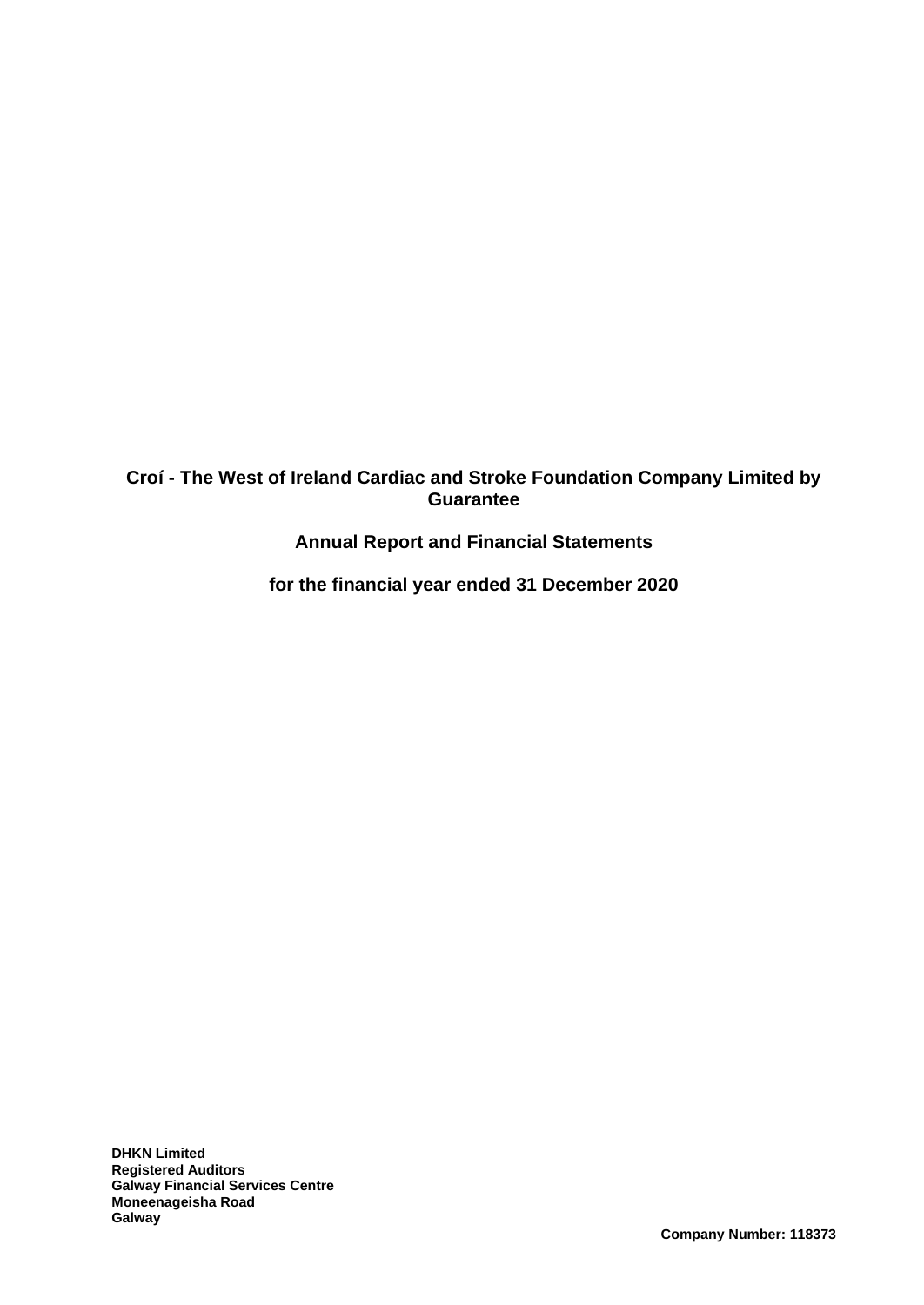|                                              | Page            |
|----------------------------------------------|-----------------|
| Directors and Other Information              | 3               |
| Directors' Report                            | $4 - 6$         |
| Directors' Responsibilities Statement        | $\overline{7}$  |
| Independent Auditor's Report                 | $8 - 9$         |
| Appendix to the Independent Auditor's Report | 10 <sup>1</sup> |
| Income Statement                             | 11              |
| <b>Statement of Financial Position</b>       | 12              |
| Statement of Changes in Equity               | 13              |
| Notes to the Financial Statements            | $14 - 19$       |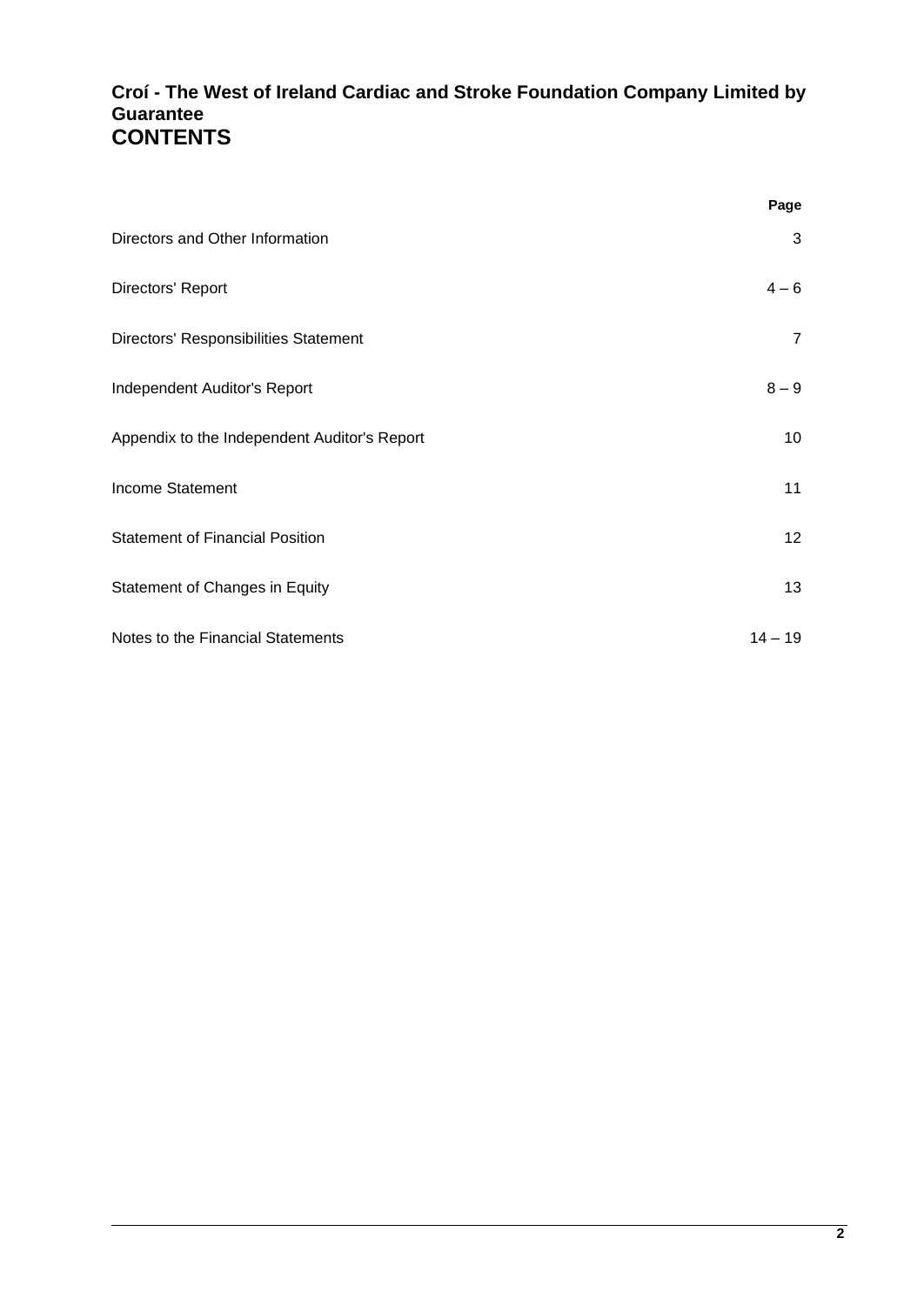# **Croí - The West of Ireland Cardiac and Stroke Foundation Company Limited by Guarantee DIRECTORS AND OTHER INFORMATION**

<span id="page-2-0"></span>

| <b>Directors</b>                              | Mr. Kevin O' Reilly<br>Prof. Jim Crowley<br>Dr. Catherine Caulfield<br>Mr. James David Toohey<br>Dr. Faisal Sharif<br>Mr. Tom Walsh<br>Mr. Paul Carey<br>Mr. James Ward<br>Ms. Mary Heffernan<br>Dr. Emer Curtis<br>Mr. Patrick O' Donnell |
|-----------------------------------------------|--------------------------------------------------------------------------------------------------------------------------------------------------------------------------------------------------------------------------------------------|
| <b>Company Secretary</b>                      | Ms. Marie Gavin                                                                                                                                                                                                                            |
| <b>Company Number</b>                         | 118373                                                                                                                                                                                                                                     |
| <b>Registered Office and Business Address</b> | Croí House<br>Moyola Lane<br>Newcastle<br>Galway                                                                                                                                                                                           |
| <b>Auditors</b>                               | <b>DHKN Limited</b><br><b>Galway Financial Services Centre</b><br>Moneenageisha Road<br>Galway                                                                                                                                             |
| <b>Bankers</b>                                | AIB Bank<br>Lynch's Castle<br><b>Galway City</b>                                                                                                                                                                                           |
|                                               | Bank of Ireland<br>University Branch<br>Galway                                                                                                                                                                                             |
|                                               | <b>KBC</b><br>Sandwith Street<br>Dublin 2                                                                                                                                                                                                  |
| <b>Solicitors</b>                             | Ford & Associates<br><b>Augustine Court</b><br>St. Augustine Street<br>Galway                                                                                                                                                              |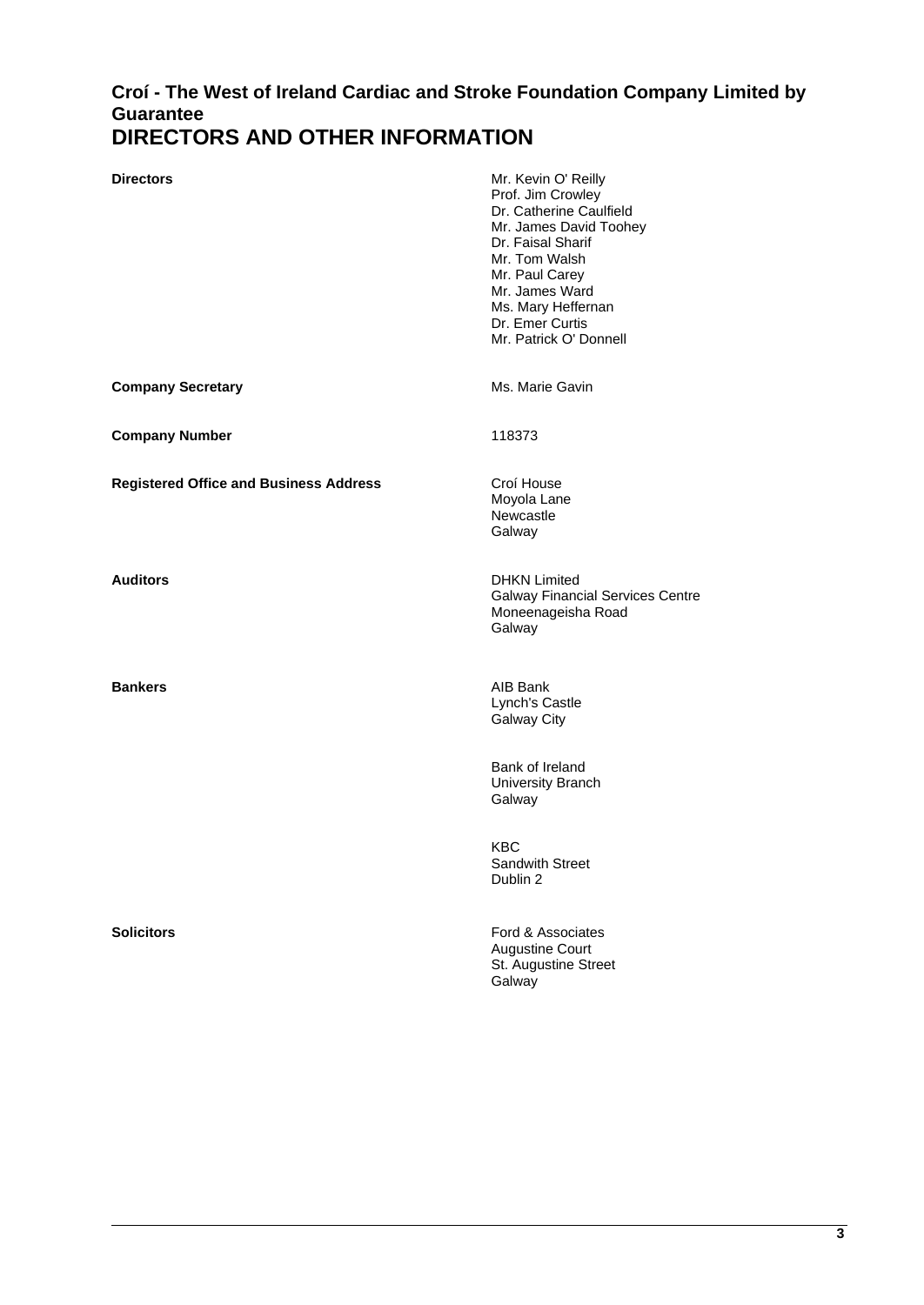for the financial year ended 31 December 2020

<span id="page-3-0"></span>The directors present their report and the audited financial statements for the financial year ended 31 December 2020.

## **Principal Activity**

Croí's mission is to prevent heart disease and stroke, save lives and promote recovery & wellbeing. Throughout the past year the organisation delivered to this mission across a varied programme of initiatives and activities.

The Company is limited by guarantee, not having a share capital.

The financial performance of the foundation is set out in the financial statements. As for all organisations, 2020 was an enormously challenging and unpredictable year due to the unprecedented impact of Covid-19. From the moment of the first reported case in Ireland, Croí began to feel the impact across fundraising, health programme participation and Croí Heart and Stroke Centre operations. Fundraising was the first to be affected by a sudden wave of event postponements which as the months progressed became cancellations. Traditional major events such as the Annual Croí Ball, the Lough Corrib Cycle and the Croí Raceday were all cancelled with no obvious revenue replacement possibilities. Equally, all third party events involving group participation were similarly cancelled. The pandemic created such a sense of a national emergency, that fundraising appeals would have been inappropriate, Croí literally ceased central fundraising for about three months. As the year developed, third party 'virtual fundraising' began to emerge and in Q4 the annual Christmas Card appeal and Christmas Raffle exceeded expectations, demonstrating that the core support for Croí remained strong and these projects afforded supporters 'Covid-19 friendly' ways to support the charity.

The impact of Covid-19 on health programmes and activities within the Croí Heart and Stroke Centre was also transformational. In keeping with public health guidelines and given that those with a history of cardiovascular disease were the most vulnerable to infection; all face-to-face programmes, workshops, public events, training and education activities were cancelled and the Croí Heart and Stroke Centre was closed to the public. All programme funding was then effectively frozen. Ironically, it was at this time of greatest financial need and uncertainty for the organisation that the greatest demand for services and supports emerged from patients, their carer's, family and friends, as well as from the general public. In a matter of weeks, the Croí Health Team pivoted the two central referral programmes – Croí MySlainte and Croí CLANN – to 'virtual' delivery, achieving remarkable year-end results across a number of key metrics. This outstanding team effort exemplified the commitment, dedication and professionalism of the Croí staff across all functions.

In parallel to this work, the health team launched a Covid-19 emergency response initiative – HeartLink West – with endorsement from the cardiology and stroke services in the Saolta region. This nurse-led, 'free-phone' helpline evolved to a mixed service response whereby patients, carer's or concerned individuals had access to cardiac nurse, dietician, physiotherapist and exercise specialist consultations by phone, email, or 'virtual health chats' (individual and group) . This new service responded to on average between 80- 100 calls per week during the year.

In support of the national pandemic emergency, the Croí Heart and Stroke Centre which was closed to the public was offered up to the HSE/Galway University Hospital and used by them throughout the year as a regional Covid-19 contact tracing centre. Equally, as a gesture of support to frontline health care professionals, the Croí Courtyard Apartments (normally used as an accommodation support centre for the relatives of those in hospital with heart or stroke emergency) were offered for use by ICU and CCU staff in Galway University Hospital.

Despite the many challenges presented by Covid-19, activities & achievements for 2020 include the following:

- Delivery of the two key referral programmes Croí MySlainte and Croí Clann the former providing cardiac rehabilitation support and the latter supporting those living with obesity. Initial assessments, the programme itself and end-of-programme evaluations were very successfully delivered 'virtually'.
- Non-referral programmes such as; exercise classes, yoga, pilates, relaxation classes etc were delivered virtually.
- A new community health promotion and education initiative called 'Croí Connects' was launched as a monthly webinar addressing various cardiovascular health topics.
- Throughout the year, the health team undertook a 'friendly call' telephone outreach to over 1,000 individuals who pre-Covid-19 were participants on various health programmes. The purpose was to connect and let people know that Croí was there for them if needed during these difficult times.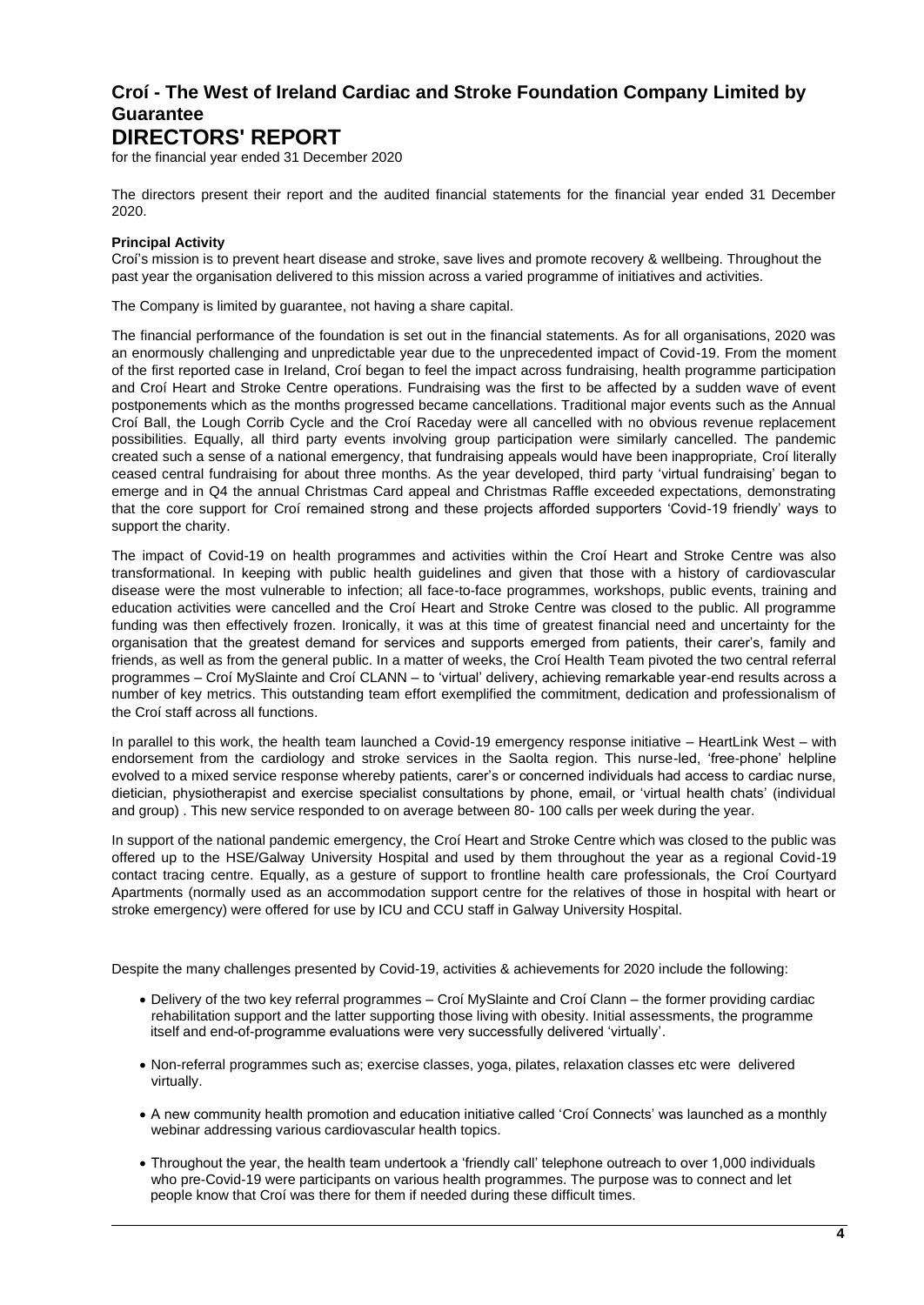for the financial year ended 31 December 2020

- Meetings of the stroke support group, stroke carer's group and stroke communications group were all delivered virtually.
- As part of the Global Heart Hub international patient to patient Covid-19 communications campaign, Croí delivered the #JustGo national campaign in Ireland. This campaign was in response to the fact that many heart patients were delaying or avoiding going to their doctor or hospital due to their fear of contracting the coronavirus. The 6 week campaign encouraged those with heart or stroke emergency to put their heart health before their fear of Covid-19 and #JustGo and seek help. It was a very successful initiative with measurable feedback through testimonials, including one case of a life saved by taking action on hearing the campaign message on national radio.
- Also as part of the Global Heart Hub, Croí delivered a national awareness campaign as part of European Heart Valve Disease Awareness Week and a national awareness campaign on heart failure as part of International Heart Failure Awareness Week. Additionally, Croí undertook the first national GP survey on valvular heart disease which is due to be published in a peer review journal in 2021.

During the year, the activities of the National Institute for Prevention and Cardiovascular Health (NIPC) were separated from Croí by establishing a separate legal entity. The NIPC had its origins within Croí, when in 2014, research and healthcare professional education & training organised and delivered by Croí was branded as NIPC. The intention at that time was to distinguish between the research, education & training activities that pertained to healthcare professionals from that aimed specifically at the general public.

NIPC was incorporated as a company limited by guarantee on October 31st 2019. It subsequently received charitable status in December 2019 and it commenced operations as an independent legal entity on March 1st 2020.

NIPC has been established as an independent not-for-profit medical research and education institute. The overarching goal of NIPC is to enhance the cardiovascular well-being of the Irish population through research, education, and the communication of evidence-based health information. Its mission is to position Ireland as an international leader in cardiovascular health. It aims to do this by providing leadership through discovery, training and applied programmes to prevent and control cardiovascular disease for all, raise the standards of preventive cardiology practice, enhance cardiovascular health and promote healthier lifestyles, and prepare leaders to advance preventive healthcare nationally and internationally.

NIPC has developed a strategic relationship with the National University of Ireland, Galway and other national and international research and education institutions. It will retain strong links with Croí.

## **Results**

The profit for the financial year after providing for depreciation amounted to €184,498 (2019 - €18,132).

At the end of the financial year, the company has assets of €5,514,790 (2019 - €5,234,671) and liabilities of €961,261 (2019 - €865,640). The net assets of the company have increased by €184,498.

## **Directors and Secretary**

The directors who served throughout the financial year were as follows:

Mr. Kevin O' Reilly Prof. Jim Crowley Dr. Catherine Caulfield Mr. James David Toohey Dr. Faisal Sharif Mr. Tom Walsh Mr. Paul Carey Mr. James Ward Ms. Mary Heffernan Dr. Emer Curtis Mr. Patrick O' Donnell

The secretary who served throughout the financial year was Ms. Marie Gavin.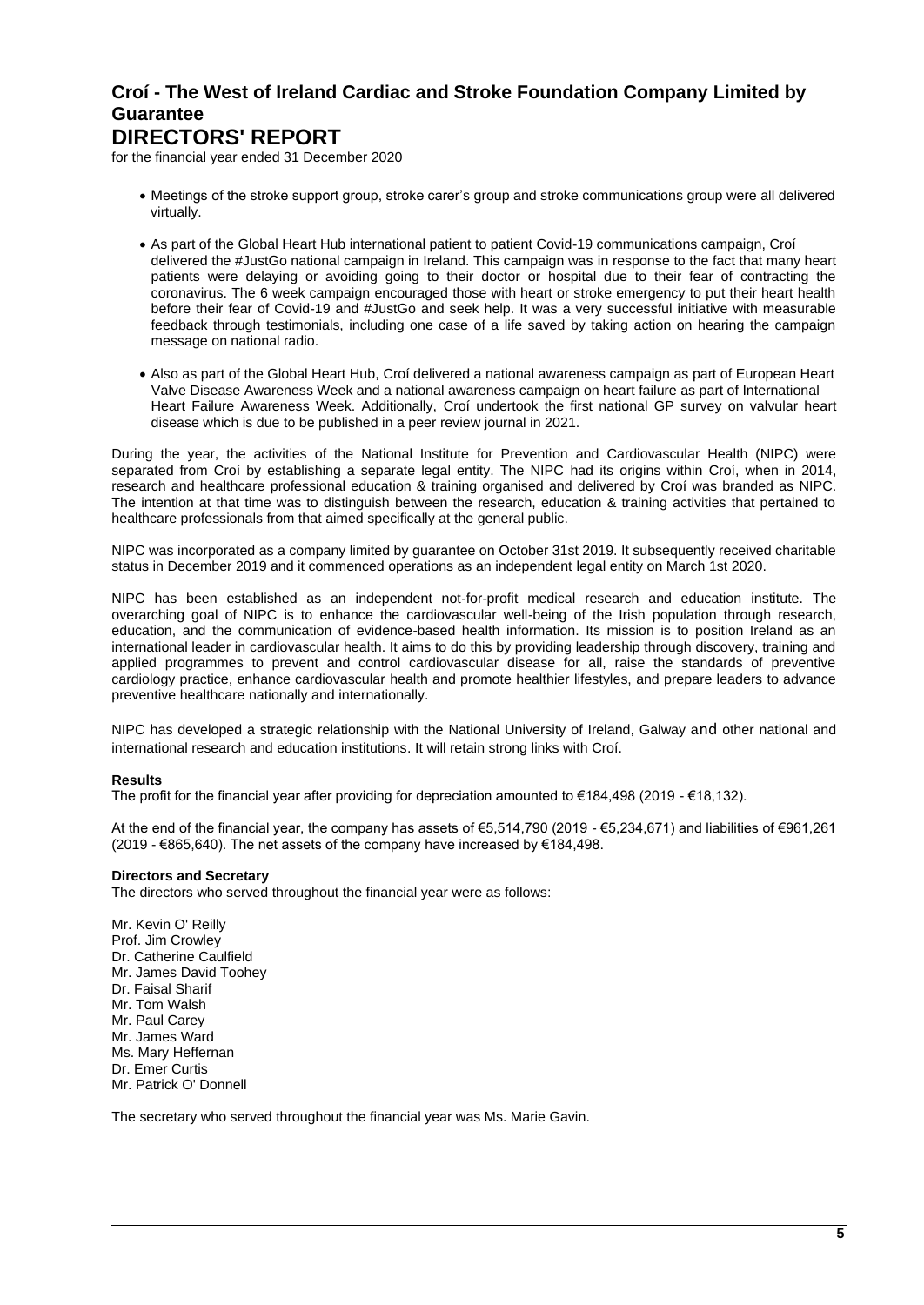for the financial year ended 31 December 2020

#### **Post Statement of Financial Position Events**

The Board of Directors have very carefully reviewed the Company's activities and available resources in the period following the balance sheet date and in light of the Covid-19 pandemic, which has had a significantly negative impact on the Irish and global economies in 2020 / 2021. They have considered the support being made available by the Irish Government and the resources available within the Company should it be required. In their opinion, the Company will be in a position to continue to operate through the current difficult period and has sufficient liquid reserves to absorb any losses or disruption to activities caused by Covid-19 for at least twelve months from the date of signing the financial statements.

There is expected to be a curtailment of the Company's activities in the current environment, however, strategic plans have been drawn up to mitigate against any foreseeable risks. The Directors are therefore confident that the Company will continue and that the financial statements should be prepared on a going concern basis.

There have been no other significant events affecting the company since the year end.

#### **Auditors**

The auditors, DHKN Limited have indicated their willingness to continue in office in accordance with the provisions of section 383(2) of the Companies Act 2014.

#### **Investment Policy**

The Directors have considered the most appropriate policy for investing funds and have taken decisions accordingly.

#### **Statement on Relevant Audit Information**

In accordance with section 330 of the Companies Act 2014, so far as each of the persons who are directors at the time this report is approved are aware, there is no relevant audit information of which the statutory auditors are unaware. The directors have taken all steps that they ought to have taken to make themselves aware of any relevant audit information and they have established that the statutory auditors are aware of that information.

#### **Accounting Records**

To ensure that proper books and accounting records are kept in accordance with sections 281 to 285 of the Companies Act 2014, the directors have employed appropriately qualified accounting personnel and have maintained appropriate computerised accounting systems. The books of account are located at the company's office at Croí House, Moyola Lane, Newcastle, Galway.

**Signed on behalf of the board**

**Mr. Kevin O' Reilly and Service Service Service Service Service Service Service Service Service Service Service Service Service Service Service Service Service Service Service Service Service Service Service Service Servi Director Director**

**Date: 18th June 2021 Date: 18th June 2021**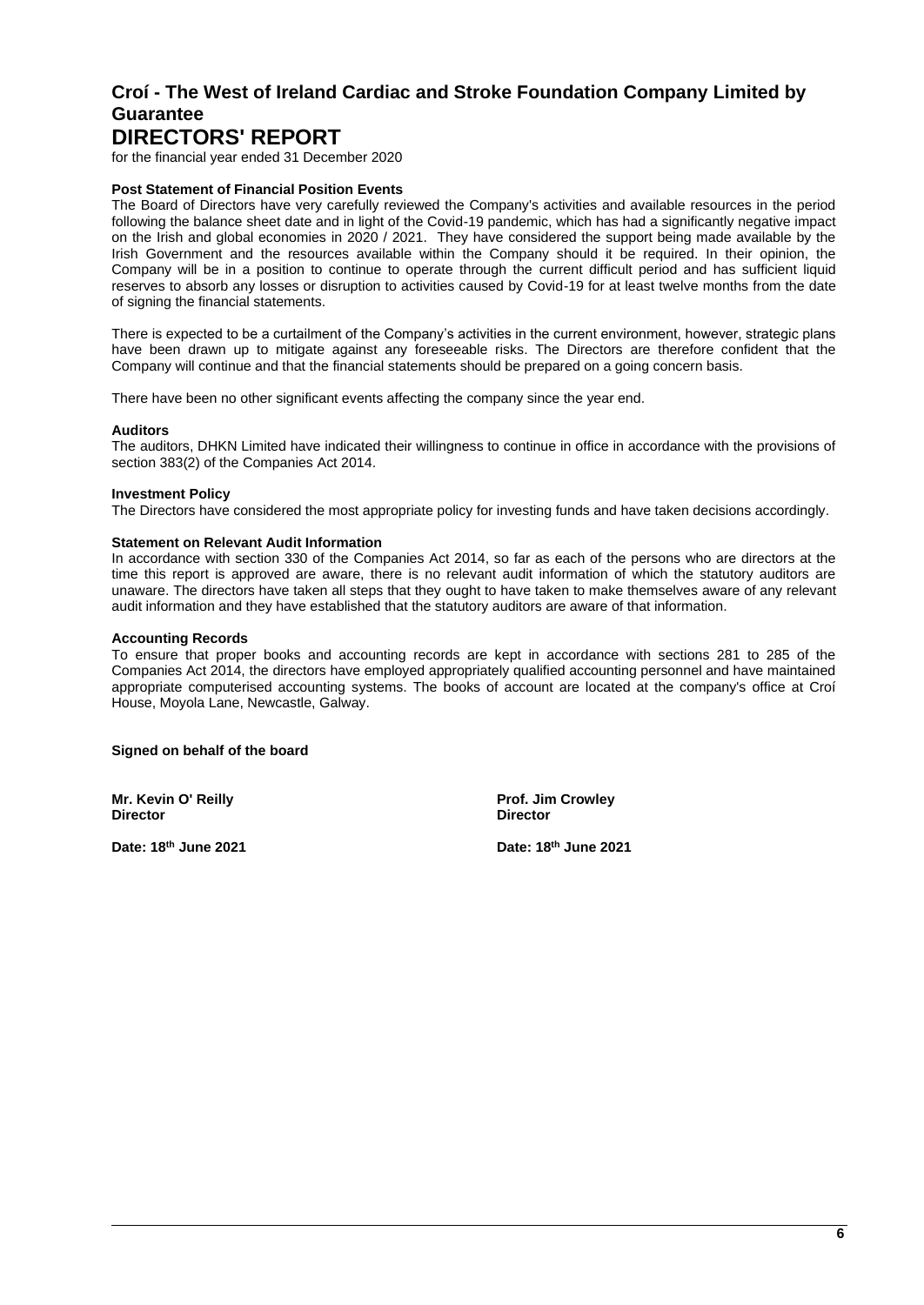# **Croí - The West of Ireland Cardiac and Stroke Foundation Company Limited by Guarantee DIRECTORS' RESPONSIBILITIES STATEMENT**

for the financial year ended 31 December 2020

The directors are responsible for preparing the Directors' Report and the financial statements in accordance with applicable Irish law and regulations.

Irish company law requires the directors to prepare financial statements for each financial year. Under the law the directors have elected to prepare the financial statements in accordance with the Companies Act 2014 and FRS 102 "The Financial Reporting Standard applicable in the UK and Republic of Ireland" issued by the Financial Reporting Council. Under company law, the directors must not approve the financial statements unless they are satisfied that they give a true and fair view of the assets, liabilities and financial position of the company as at the financial year end date and of the profit or loss of the company for the financial year and otherwise comply with the Companies Act 2014.

In preparing these financial statements, the directors are required to:

- select suitable accounting policies for the company financial statements and then apply them consistently:
- make judgements and accounting estimates that are reasonable and prudent;
- state whether the financial statements have been prepared in accordance with applicable accounting standards, identify those standards, and note the effect and the reasons for any material departure from those standards; and
- prepare the financial statements on the going concern basis unless it is inappropriate to presume that the company will continue in business.

The directors are responsible for ensuring that the company keeps or causes to be kept adequate accounting records which correctly explain and record the transactions of the company, enable at any time the assets, liabilities, financial position and profit or loss of the company to be determined with reasonable accuracy, enable them to ensure that the financial statements and Directors' Report comply with the Companies Act 2014 and enable the financial statements to be readily and properly audited. They are also responsible for safeguarding the assets of the company and hence for taking reasonable steps for the prevention and detection of fraud and other irregularities.

**Signed on behalf of the board**

**Mr. Kevin O' Reilly and Communist Communist Communist Prof. Jim Crowley**<br> **Prof. Jim Crowley** 

**Director Director**

**Date: 18th June 2021 Date: 18th June 2021**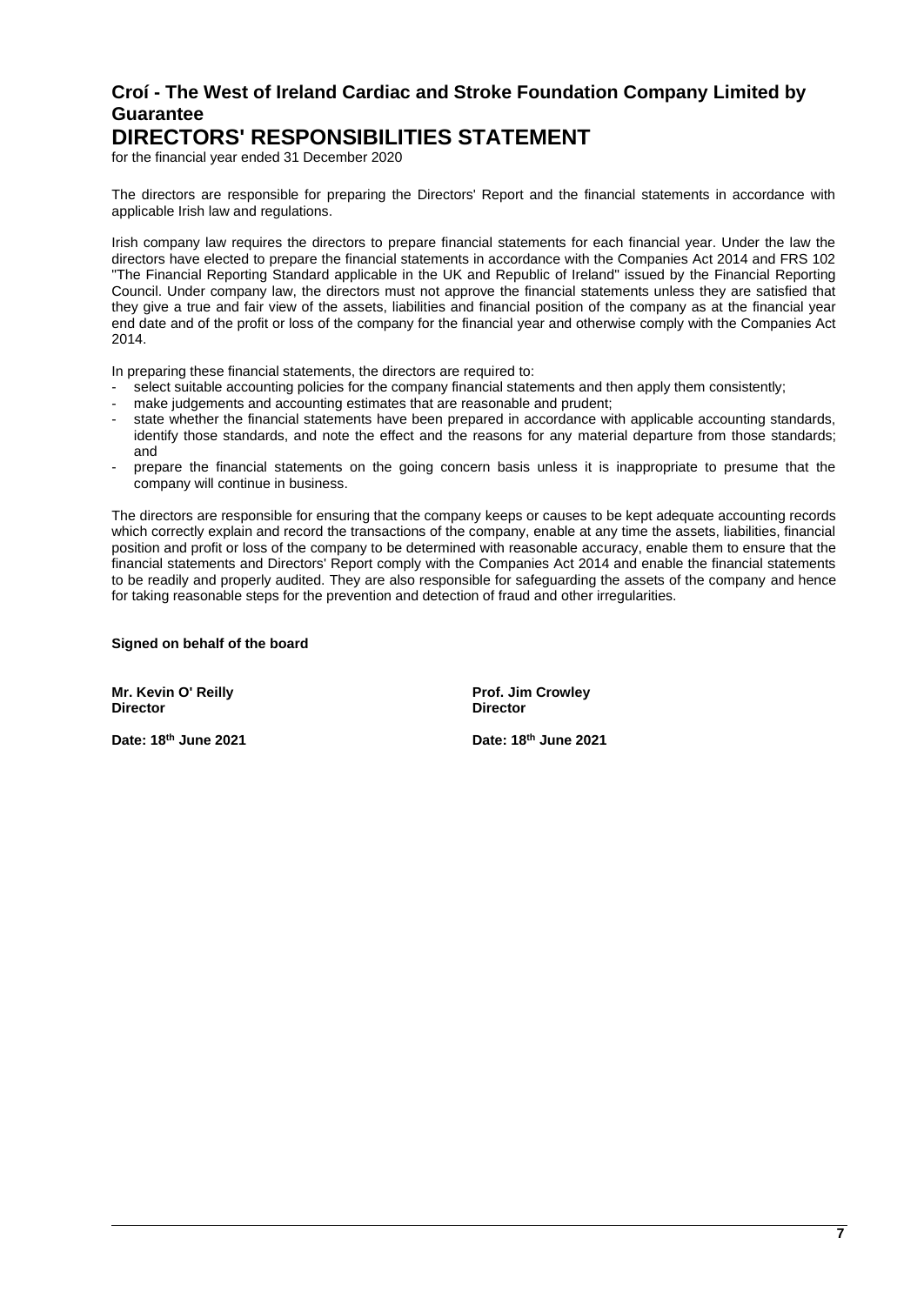# **INDEPENDENT AUDITOR'S REPORT**

# **to the Shareholders of Croí - The West of Ireland Cardiac and Stroke Foundation Company Limited by Guarantee**

## **Report on the audit of the financial statements**

#### **Opinion**

We have audited the financial statements of Croí - The West of Ireland Cardiac and Stroke Foundation Company Limited by Guarantee ('the company') for the financial year ended 31 December 2020 which comprise the Income Statement, the Statement of Financial Position, the Statement of Changes in Equity and the related notes to the financial statements, including a summary of significant accounting policies set out in note 2. The financial reporting framework that has been applied in their preparation is Irish Law and FRS 102 "The Financial Reporting Standard applicable in the UK and Republic of Ireland".

In our opinion the financial statements:

- give a true and fair view of the assets, liabilities and financial position of the company as at 31 December 2020 and of its profit for the financial year then ended;
- have been properly prepared in accordance with FRS 102 "The Financial Reporting Standard applicable in the UK and Republic of Ireland"; and
- have been properly prepared in accordance with the requirements of the Companies Act 2014.

#### **Basis for opinion**

We conducted our audit in accordance with International Standards on Auditing (Ireland) (ISAs (Ireland)) and applicable law. Our responsibilities under those standards are further described in the Auditor's responsibilities for the audit of the financial statements section of our report. We are independent of the company in accordance with ethical requirements that are relevant to our audit of financial statements in Ireland, including the Ethical Standard for Auditors (Ireland) issued by the Irish Auditing and Accounting Supervisory Authority (IAASA), and we have fulfilled our other ethical responsibilities in accordance with these requirements. We believe that the audit evidence we have obtained is sufficient and appropriate to provide a basis for our opinion.

#### **Conclusions relating to going concern**

We have nothing to report in respect of the following matters in relation to which ISAs (Ireland) require us to report to you where:

- the directors' use of the going concern basis of accounting in the preparation of the financial statements is not appropriate; or
- the directors have not disclosed in the financial statements any identified material uncertainties that may cast significant doubt about the company's ability to continue to adopt the going concern basis of accounting for a period of at least twelve months from the date when the financial statements are authorised for issue.

## **Other Information**

The directors are responsible for the other information. The other information comprises the information included in the annual report other than the financial statements and our Auditor's Report thereon. Our opinion on the financial statements does not cover the other information and, except to the extent otherwise explicitly stated in our report, we do not express any form of assurance conclusion thereon.

In connection with our audit of the financial statements, our responsibility is to read the other information and, in doing so, consider whether the other information is materially inconsistent with the financial statements or our knowledge obtained in the audit, or otherwise appears to be materially misstated. If we identify such material inconsistencies or apparent material misstatements, we are required to determine whether there is a material misstatement in the financial statements or a material misstatement of the other information. If, based on the work we have performed, we conclude that there is a material misstatement of this other information, we are required to report that fact. We have nothing to report in this regard.

#### **Opinions on other matters prescribed by the Companies Act 2014**

Based solely on the work undertaken in the course of the audit, we report that:

- in our opinion, the information given in the Directors' Report for the financial year for which the financial statements are prepared is consistent with the financial statements; and
- in our opinion, the Directors' Report has been prepared in accordance with the Companies Act 2014.

We have obtained all the information and explanations which we consider necessary for the purposes of our audit. In our opinion the accounting records of the company were sufficient to permit the financial statements to be readily and properly audited. The financial statements are in agreement with the accounting records.

## **Matters on which we are required to report by exception**

Based on the knowledge and understanding of the company and its environment obtained in the course of the audit, we have not identified any material misstatements in the Directors' Report. The Companies Act 2014 requires us to report to you if, in our opinion, the disclosures of directors' remuneration and transactions required by sections 305 to 312 of the Act are not made. We have nothing to report in this regard.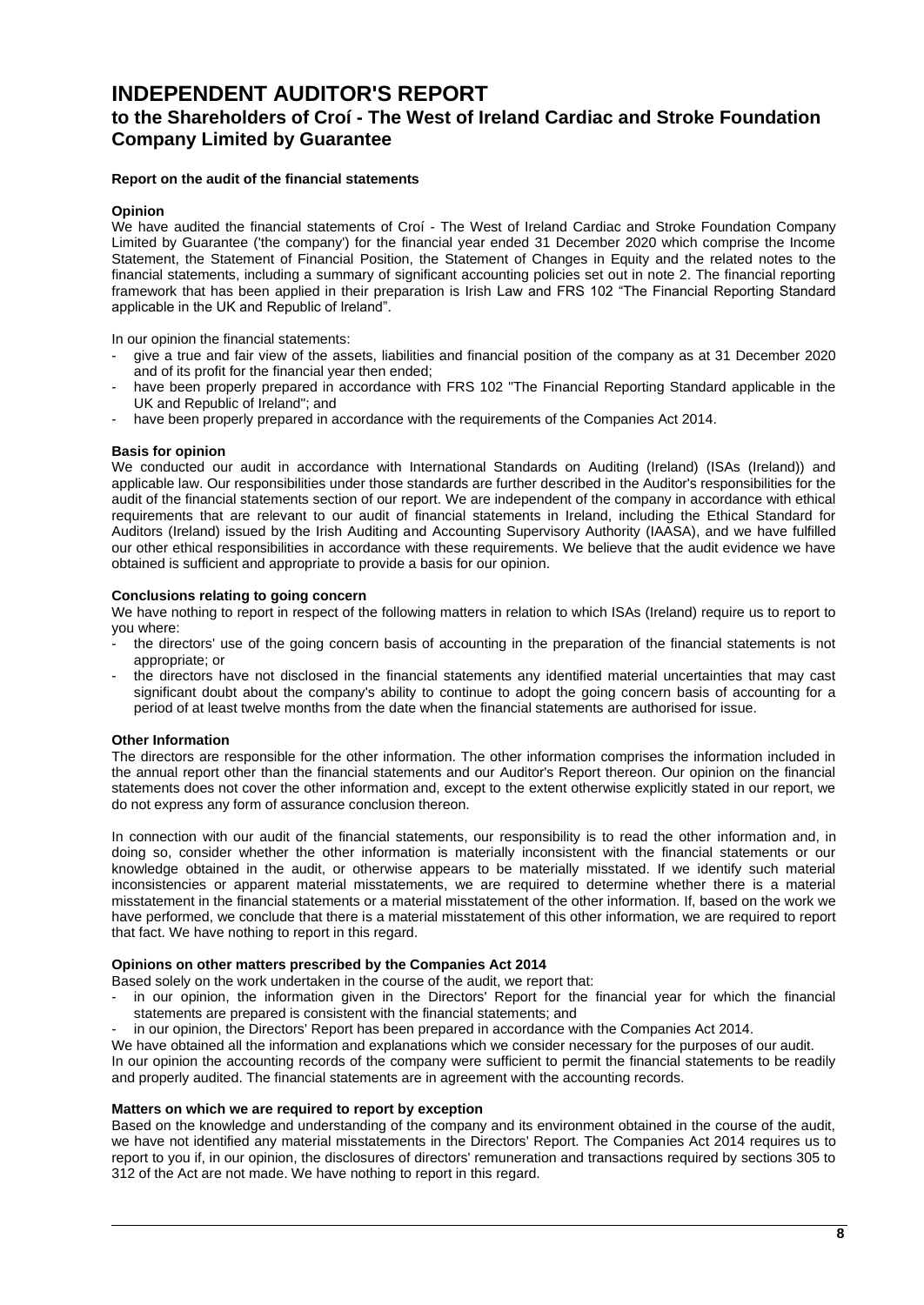# **INDEPENDENT AUDITOR'S REPORT**

# **to the Shareholders of Croí - The West of Ireland Cardiac and Stroke Foundation Company Limited by Guarantee**

## **Respective responsibilities**

## **Responsibilities of directors for the financial statements**

As explained more fully in the Directors' Responsibilities Statement, the directors are responsible for the preparation of the financial statements and for being satisfied that they give a true and fair view, and for such internal control as they determine is necessary to enable the preparation of financial statements that are free from material misstatement, whether due to fraud or error.

In preparing the financial statements, the directors are responsible for assessing the company's ability to continue as a going concern, disclosing, as applicable, matters related to going concern and using the going concern basis of accounting unless management either intends to liquidate the company or to cease operation, or has no realistic alternative but to do so.

## **Auditor's responsibilities for the audit of the financial statements**

Our objectives are to obtain reasonable assurance about whether the financial statements as a whole are free from material misstatement, whether due to fraud or error, and to issue an Auditor's Report that includes our opinion. Reasonable assurance is a high level of assurance, but is not a guarantee that an audit conducted in accordance with ISAs (Ireland) will always detect a material misstatement when it exists. Misstatements can arise from fraud or error and are considered material if, individually or in aggregate, they could reasonably be expected to influence the economic decisions of users taken on the basis of these financial statements.

A further description of our responsibilities for the audit of the financial statements is located on the IAASA's website at: <www.iaasa.ie/getmedia/b2389013-1cf6-458b-9b8f-a98202dc9c3a/Description of auditors responsibilities for audit.pdf.> The description forms part of our Auditor's Report.

## **The purpose of our audit work and to whom we owe our responsibilities**

Our report is made solely to the company's shareholders, as a body, in accordance with section 391 of the Companies Act 2014. Our audit work has been undertaken so that we might state to the company's shareholders those matters we are required to state to them in an Auditor's Report and for no other purpose. To the fullest extent permitted by law, we do not accept or assume any responsibility to anyone other than the company and the company's shareholders, as a body, for our audit work, for this report, or for the opinions we have formed.

**Mr. Proinsias Kitt F.C.A., for and on behalf of DHKN LIMITED** Registered Auditors Galway Financial Services Centre Moneenageisha Road Galway

**Date: 18th June 2021**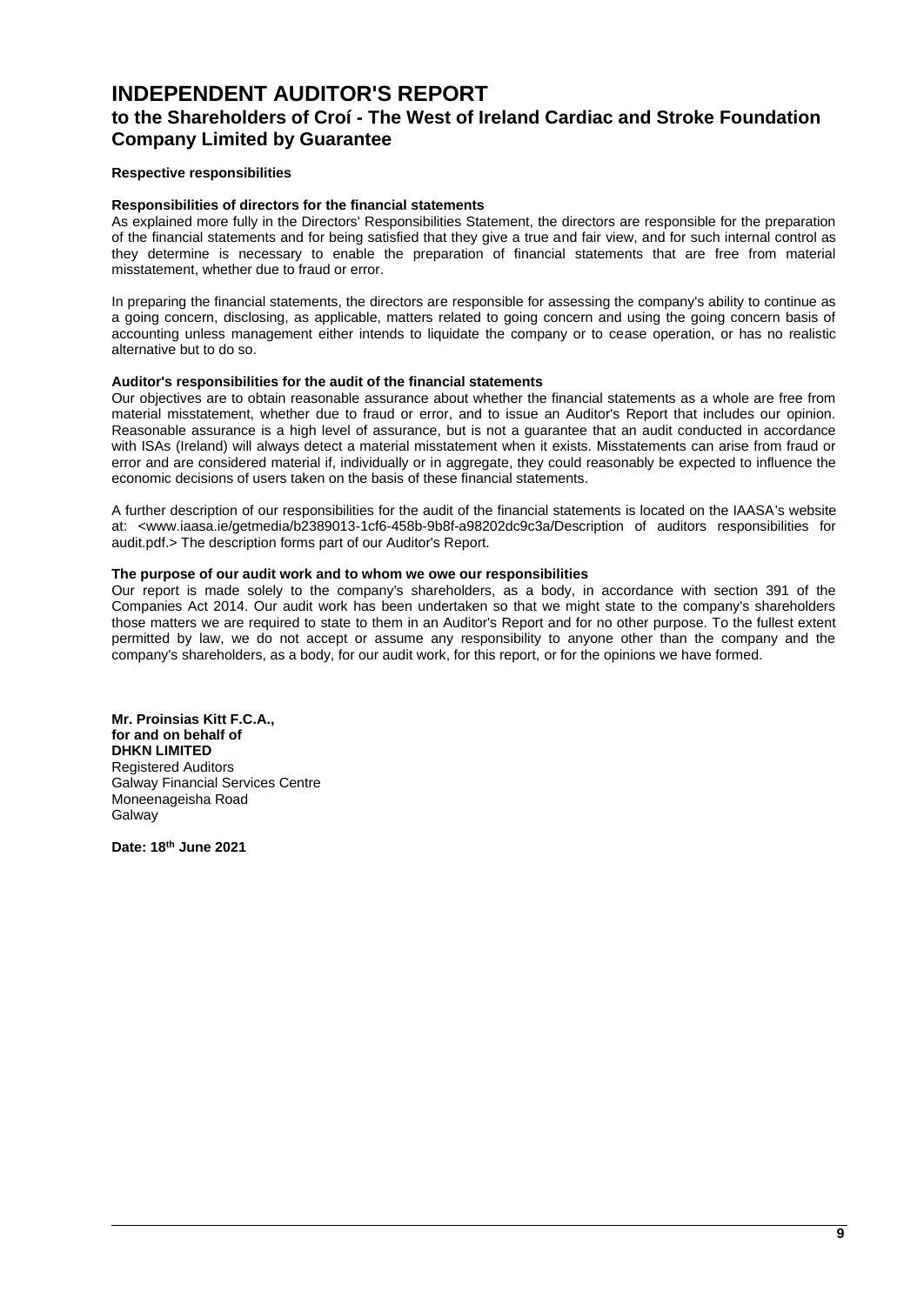# **Croí - The West of Ireland Cardiac and Stroke Foundation Company Limited by Guarantee APPENDIX TO THE INDEPENDENT AUDITOR'S REPORT**

## **Further information regarding the scope of our responsibilities as auditor**

As part of an audit in accordance with ISAs (Ireland), we exercise professional judgement and maintain professional scepticism throughout the audit. We also:

- Identify and assess the risks of material misstatement of the financial statements, whether due to fraud or error, design and perform audit procedures responsive to those risks, and obtain audit evidence that is sufficient and appropriate to provide a basis for our opinion. The risk of not detecting a material misstatement resulting from fraud is higher than for one resulting from error, as fraud may involve collusion, forgery, intentional omissions, misrepresentations, or the override of internal control.
- Obtain an understanding of internal control relevant to the audit in order to design audit procedures that are appropriate in the circumstances, but not for the purpose of expressing an opinion on the effectiveness of the company's internal control.
- Evaluate the appropriateness of accounting policies used and the reasonableness of accounting estimates and related disclosures made by the directors.
- Conclude on the appropriateness of the directors' use of the going concern basis of accounting and, based on the audit evidence obtained, whether a material uncertainty exists related to events or conditions that may cast significant doubt on the company's ability to continue as a going concern. If we conclude that a material uncertainty exists, we are required to draw attention in our Auditor's Report to the related disclosures in the financial statements or, if such disclosures are inadequate, to modify our opinion. Our conclusions are based on the audit evidence obtained up to the date of our Auditor's Report. However, future events or conditions may cause the company to cease to continue as a going concern.
- Evaluate the overall presentation, structure and content of the financial statements, including the disclosures, and whether the financial statements represent the underlying transactions and events in a manner that achieves fair presentation.

We communicate with those charged with governance regarding, among other matters, the planned scope and timing of the audit and significant audit findings, including any significant deficiencies in internal control that we identify during our audit.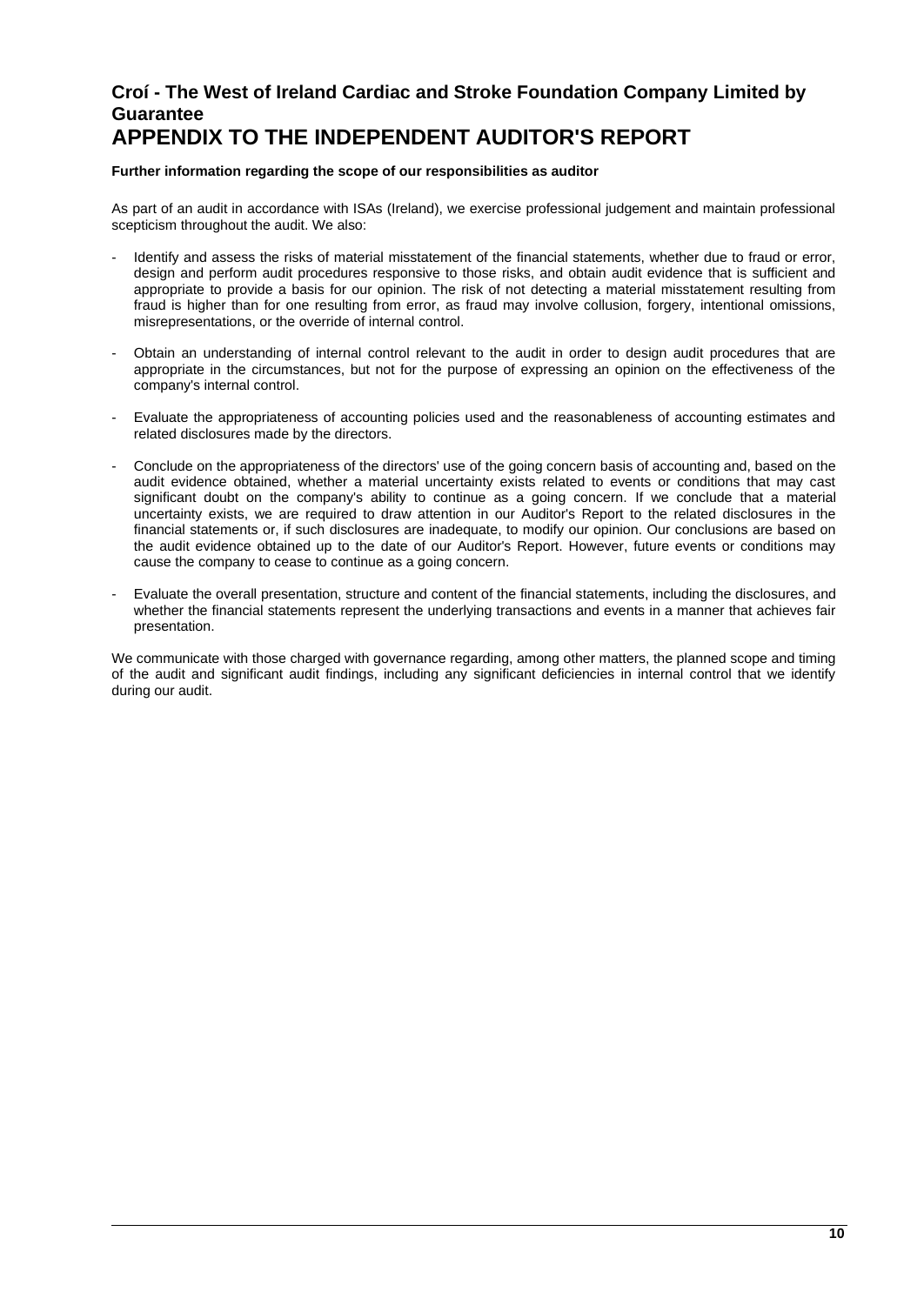# **INCOME STATEMENT**

for the financial year ended 31 December 2020

|                                                   | <b>Notes</b> | 2020<br>€   | 2019<br>€     |
|---------------------------------------------------|--------------|-------------|---------------|
| <b>Income</b>                                     | 4            | 1,947,945   | 2,318,644     |
| <b>Expenditure</b>                                |              | (1,795,225) | (2, 235, 875) |
| Surplus before other income                       |              | 152,720     | 82,769        |
| Other operating income                            |              | 102,334     |               |
| <b>Surplus before interest</b>                    |              | 255,054     | 82,769        |
| Finance income                                    |              | 1,625       | 7,544         |
| Surplus for the financial year excl. depreciation |              | 256,679     | 90,313        |
| Depreciation                                      |              | (72, 181)   | (72, 181)     |
| <b>Total comprehensive income</b>                 |              | 184,498     | 18,132        |
|                                                   |              |             |               |

**Approved by the board on 18th June 2021 and signed on its behalf by:**

**Mr. Kevin O' Reilly <b>Prof.** Jim Crowley<br>
Director **Prof.** Director

**Director Director**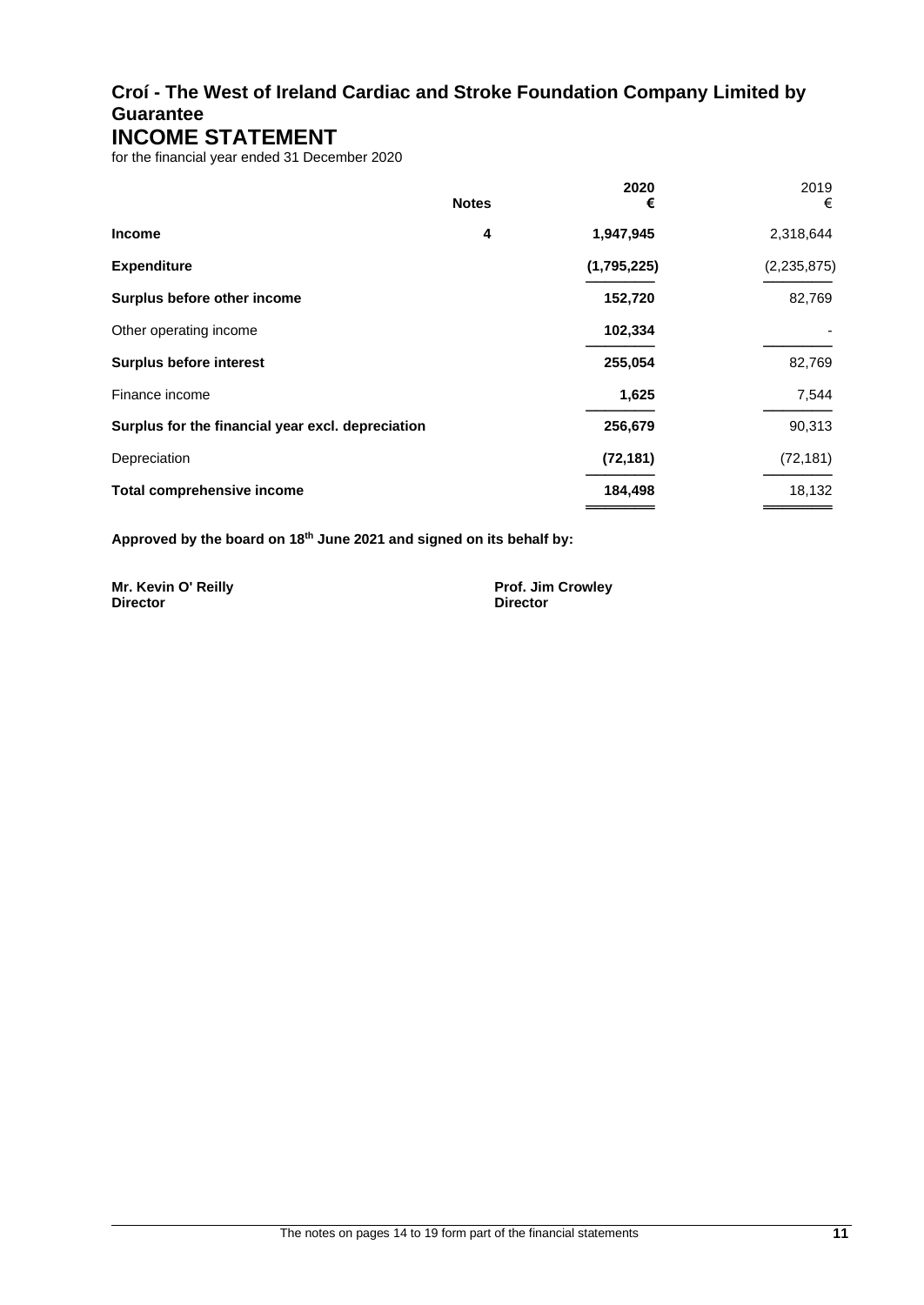# **Croí - The West of Ireland Cardiac and Stroke Foundation Company Limited by Guarantee STATEMENT OF FINANCIAL POSITION**

as at 31 December 2020

|              | 2020       | 2019                 |
|--------------|------------|----------------------|
| <b>Notes</b> | €          | €                    |
|              |            |                      |
| 7            | 2,967,012  | 3,039,193            |
|              |            | 640,000              |
|              | 3,207,012  | 3,679,193            |
|              |            |                      |
| 9            | 209,449    | 344,900              |
|              |            | 1,210,578            |
|              | 2,307,778  | 1,555,478            |
| 11           | (961, 261) | (865, 640)           |
|              | 1,346,517  | 689,838              |
|              | 4,553,529  | 4,369,031            |
|              |            |                      |
|              | 2,967,012  | 3,039,193            |
|              | 1,586,517  | 1,329,838            |
|              | 4,553,529  | 4,369,031            |
|              | 8          | 240,000<br>2,098,329 |

The financial statements have been prepared in accordance with the small companies' regime.

## **Approved by the board on 18th June 2021 and signed on its behalf by:**

**Mr. Kevin O' Reilly <b>Prof.** Jim Crowley<br>
Director Director **Director Director**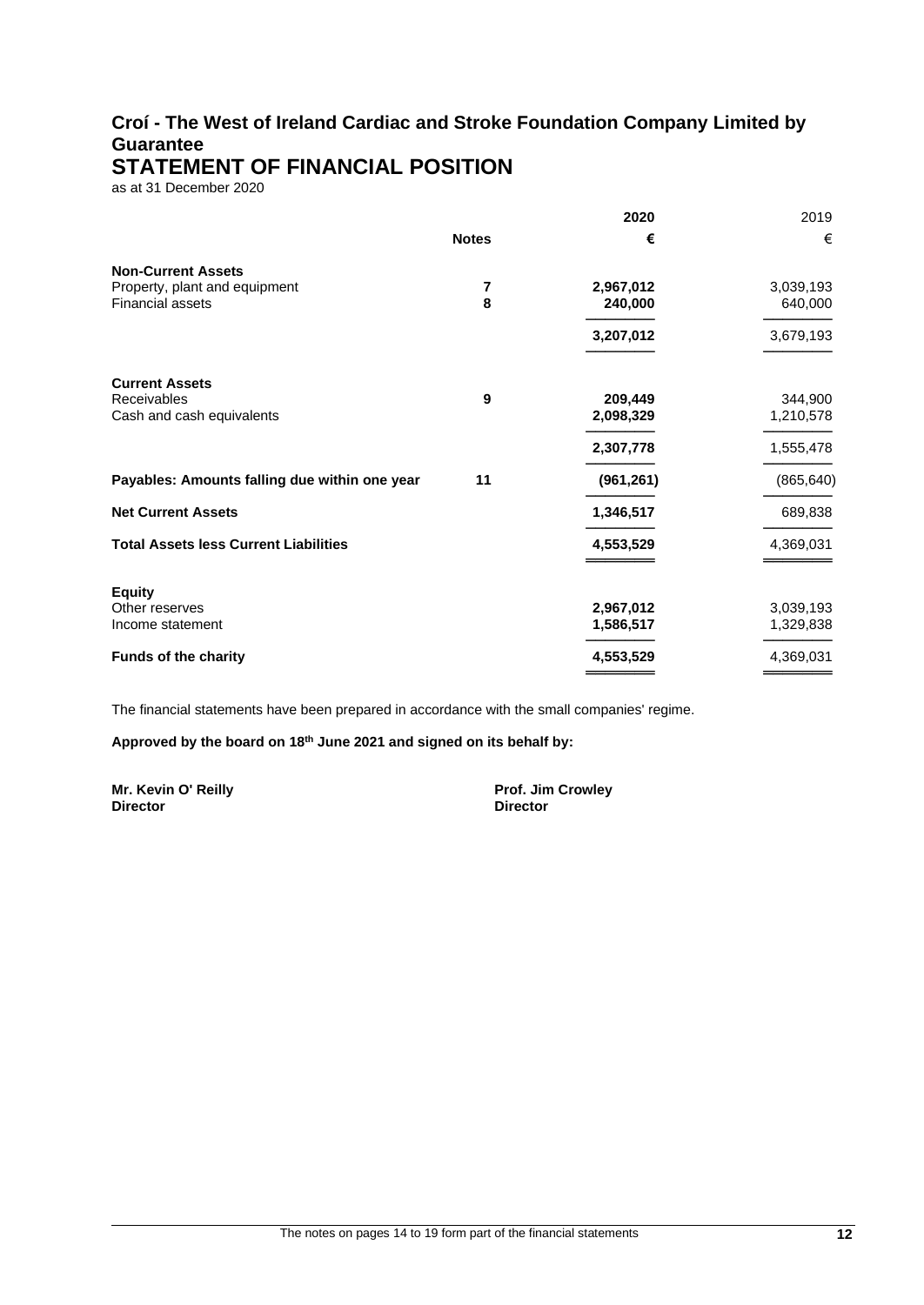# **STATEMENT OF CHANGES IN EQUITY**

as at 31 December 2020

|                                | <b>Retained</b><br>surplus | <b>Capital</b><br><b>Reserves</b> | Total     |
|--------------------------------|----------------------------|-----------------------------------|-----------|
|                                | €                          | €                                 | €         |
| At 1 January 2019              | 1,243,648                  | 3,107,251                         | 4,350,899 |
| Surplus for the financial year | 18,132                     |                                   | 18,132    |
| Other movements in reserves    | 68,058                     | (68,058)                          |           |
| At 31 December 2019            | 1,329,838                  | 3,039,193                         | 4,369,031 |
| Surplus for the financial year | 184,498                    |                                   | 184,498   |
| Other movements in reserves    | 72,181                     | (72, 181)                         |           |
| At 31 December 2020            | 1,586,517                  | 2,967,012                         | 4,553,529 |
|                                |                            |                                   |           |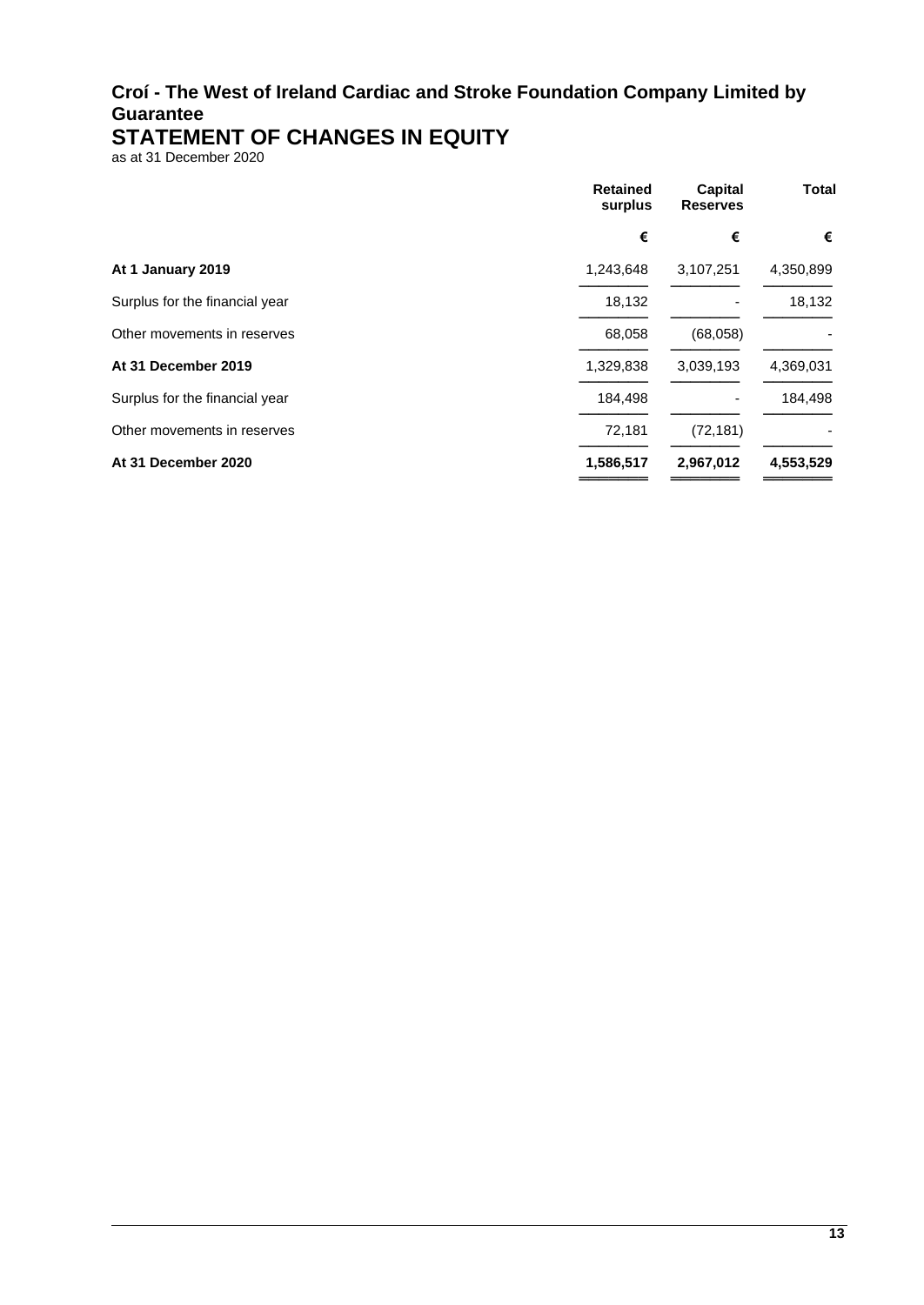# **NOTES TO THE FINANCIAL STATEMENTS**

for the financial year ended 31 December 2020

#### <span id="page-13-0"></span>**1. GENERAL INFORMATION**

Croí - The West of Ireland Cardiac and Stroke Foundation Company Limited by Guarantee is a company limited by shares incorporated and registered in the Republic of Ireland. The registered number of the company is 118373. The registered office of the company is Croí House, Moyola Lane, Newcastle, Galway which is also the principal place of business of the company. The nature of the company's operations and its principal activities are set out in the Directors' Report. The financial statements have been presented in Euro  $(\epsilon)$  which is also the functional currency of the company.

## **2. SUMMARY OF SIGNIFICANT ACCOUNTING POLICIES**

The following accounting policies have been applied consistently in dealing with items which are considered material in relation to the company's financial statements.

#### **Statement of compliance**

The financial statements of the company for the year ended 31 December 2020 have been prepared in accordance with generally accepted accounting principles in Ireland and Irish statute comprising the Companies Act 2014 and in accordance with the Financial Reporting Standard applicable in the United Kingdom and the Republic of Ireland (FRS 102) issued by the Financial Reporting Council.

#### **Basis of preparation**

The financial statements have been prepared on the going concern basis and in accordance with the historical cost convention except for certain properties and financial instruments that are measured at revalued amounts or fair values, as explained in the accounting policies below. Historical cost is generally based on the fair value of the consideration given in exchange for assets. The financial reporting framework that has been applied in their preparation is the Companies Act 2014 and FRS 102 "The Financial Reporting Standard applicable in the UK and Republic of Ireland" issued by the Financial Reporting Council.

The company qualifies as a small company as defined by section 280A of the Companies Act 2014 in respect of the financial year, and has applied the rules of the 'Small Companies Regime' in accordance with section 280C of the Companies Act 2014.

#### **Cash flow statement**

The company has availed of the exemption in FRS 102 from the requirement to prepare a Statement of Cash Flows because it is classified as a small company.

#### **Revenue**

Voluntary income consists of annual donations, gifts and the proceeds of fundraising activities which are recognised as received, together with deposit interest earned in the year. The value of services provided by volunteers has not been included.

As with many similar charitable organisations, independent groups from time to time organise fundraising activities. However, as amounts collected in this way are outside the control of the Company, they are not included in the financial statements until received or deemed receivable by the Company.

#### **Deferred Income**

Income received for a number of projects is carried forward and included as deferred income within creditors when it can be foreseen with reasonable assurance that expenditure on such projects will not take place due to timing and/or other operational considerations in the year in which the income was received. Income received for projects which have not taken place but for which expenditure has been incurred has been recognised in the income statement to the extent that costs are matched with revenue. In such circumstances no net profit is recognised until the projects are complete. The Foundation considers that this treatment results in proper matching of costs and revenue.

#### **Resources Expended**

Expenditure is recognised on an accrual basis as a liability is incurred. Expenditure includes any value added tax which cannot be fully recovered.

Resources expended are allocated to the particular activity where the cost relates directly to that activity.

#### **Gifts In Kind**

The value of any material gifts in kind is recognised as other income when the value is ascertained.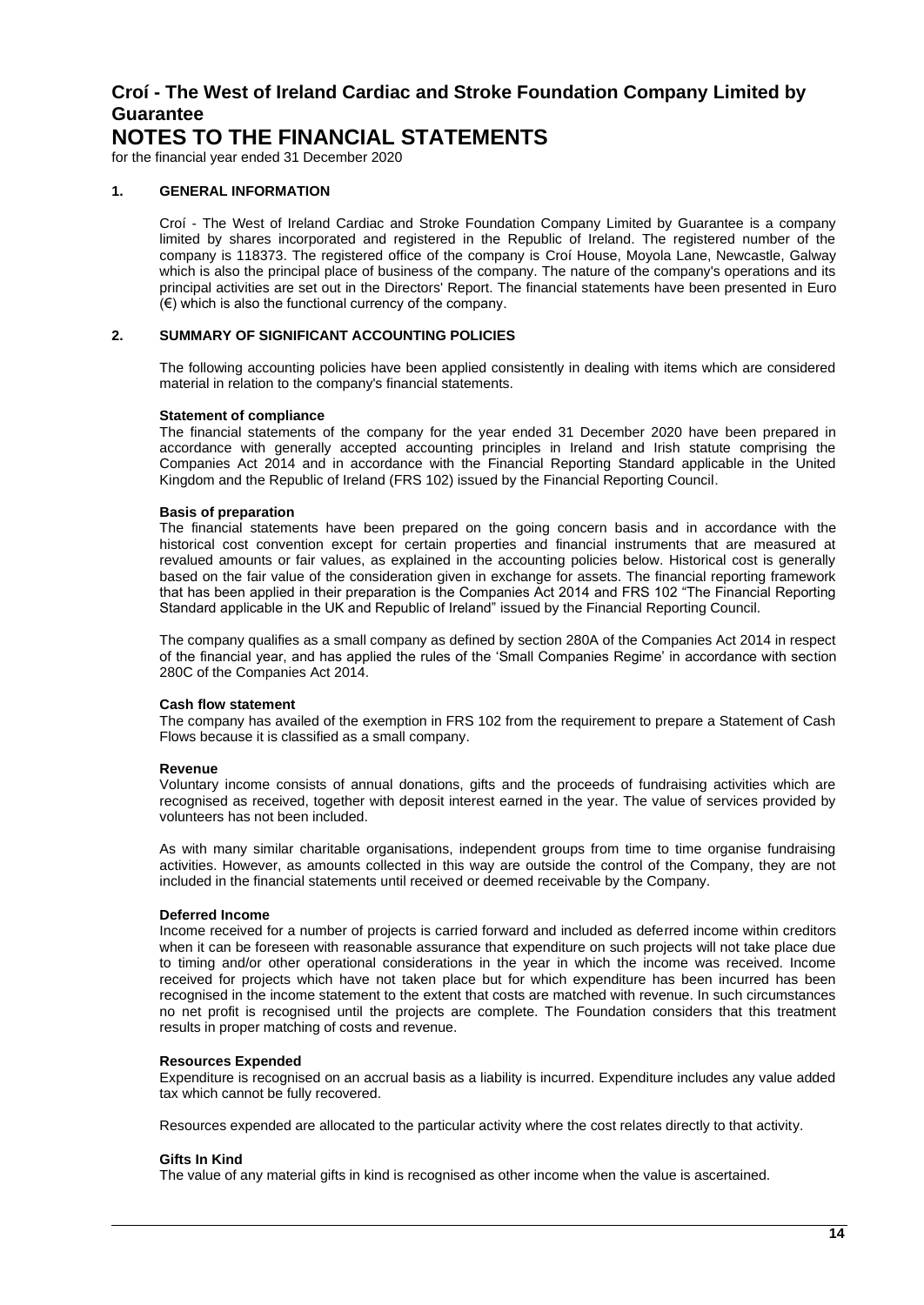for the financial year ended 31 December 2020

#### **Capital Reserves, Designated Funds and Unrestricted Funds**

The Capital Reserves represents the unamortised value of income used for capital purposes.

Unrestricted Funds are donations and other incoming resources receivable or generated for the objectives of the charity without further specified purpose and are available as general funds.

Designated Funds are funds earmarked by the Board of Directors for particular purposes.

#### **Property, plant and equipment and depreciation**

Property, plant and equipment are stated at cost or at valuation, less accumulated depreciation. Cost includes costs directly attributable to making the asset capable of operating as intended. The charge to depreciation is calculated to write off the original cost or valuation of property, plant and equipment, less their estimated residual value, over their expected useful lives as follows:

Land and buildings freehold<br>
Fixtures, fittings and equipment<br>  $\begin{array}{ccc}\n & - & 2\% & \text{Straight line} \\
- & 20\% & \text{Straight line}\n\end{array}$ Fixtures, fittings and equipment

The carrying value of property, plant and equipment are reviewed annually for impairment in periods if events or changes in circumstances indicate the carrying value may not be recoverable.

#### **Financial assets**

Investments held as fixed assets are stated at cost less impairment for any permanent diminution in value. Income from other investments together with any related withholding tax is recognised in the income statement in the year in which it is receivable.

#### **Trade and other receivables**

Trade and other receivables are initially recognised at fair value and thereafter stated at amortised cost using the effective interest method less impairment losses for bad and doubtful debts except where the effect of discounting would be immaterial. In such cases the receivables are stated at cost less impairment losses for bad and doubtful debts.

#### **Cash and cash equivalents**

Cash and cash equivalents comprise cash at bank and in hand, demand deposits with banks and other shortterm highly liquid investments with original maturities of three months or less and bank overdrafts. In the statement of financial position bank overdrafts are shown within payables.

#### **Trade and other payables**

Trade and other payables are initially recognised at fair value and thereafter stated at amortised cost using the effective interest rate method, unless the effect of discounting would be immaterial, in which case they are stated at cost.

#### **Employee benefits**

When employees have rendered service to the company, short term employee benefits to which the employees are entitled are recognised at the undiscounted amount expected to be paid in exchange for that service.

#### **Taxation and deferred taxation**

The Company is not liable to Corporation Tax by virtue of it having been granted charitable status by the Revenue Commissioners under Reference CHY 7500.

#### **Pensions**

The company operates a defined contribution and PRSA pension scheme. The assets of the scheme are held separately from those of the company in an independently administered fund. Contributions are charged to the income statement in the year in which they fall due.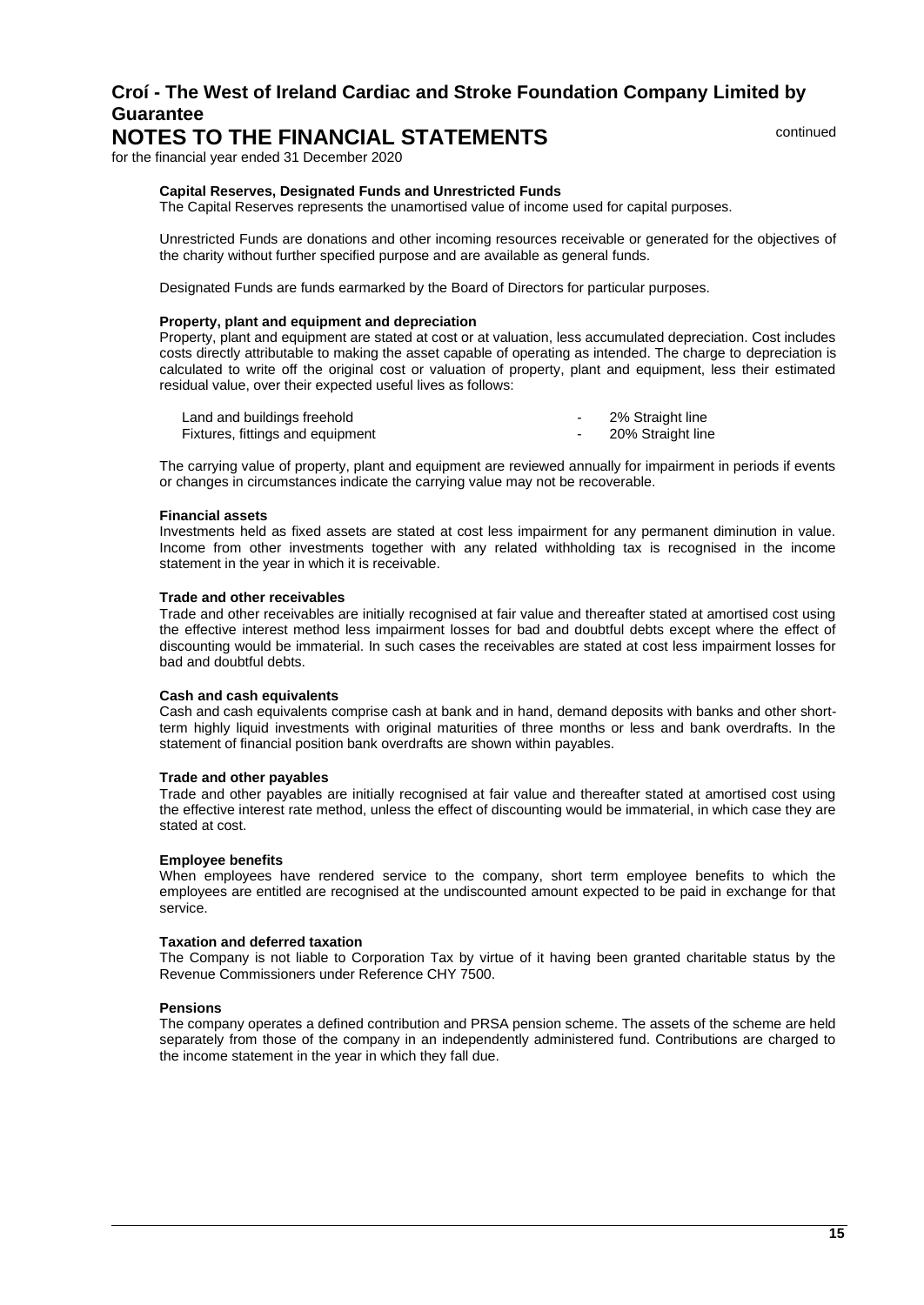for the financial year ended 31 December 2020

## **3. SIGNIFICANT ACCOUNTING JUDGEMENTS AND KEY SOURCES OF ESTIMATION UNCERTAINTY**

The preparation of these financial statements requires management to make judgements, estimates and assumptions that affect the application of policies and reported amounts of assets and liabilities, income and expenses.

Judgements and estimates are continually evaluated and are based on historical experiences and other factors, including expectations of future events that are believed to be reasonable under the circumstances.

The company makes estimates and assumptions concerning the future. The resulting accounting estimates will be, by definition, seldom equal to the related actual results. The estimates and assumptions that have a significant risk of causing a material adjustment to the carrying amounts of assets and liabilities within the next financial year are discussed below.

(a) Establishing useful economic lives for depreciation purposes of property, plant and equipment Property, plant and equipment comprise a significant portion of the total assets of the company. The annual depreciation charge depends primarily on the estimated useful economic lives of each type of asset and

estimates of residual values. The directors regularly review asset useful economic lives and change them as necessary to reflect current thinking on remaining lives in light of prospective economic utilisation and physical condition of the assets concerned. Changes in asset useful lives can have a significant impact on depreciation and amortisation charges for the period. Details of the useful economic lives is included in the accounting policies.

#### (b) Provision for doubtful debts

The company makes an estimate of the recoverable value of trade and other receivables. The company uses estimates based on historical experience in determining the level of debts, which the company believes, will not be collected. These estimates include such factors as the current credit rating of the receivable, the ageing profile of receivables and historical experience.

## **4. INCOME**

The income for the financial year has been derived from:

|                                | 2020<br>€ | 2019<br>€ |
|--------------------------------|-----------|-----------|
| Fundraising Income             | 610,025   | 716.404   |
| Programme Income               | 862,475   | 979,327   |
| Donations, Sponsorship & Gifts | 275,445   | 622.913   |
| <b>Stability Scheme</b>        | 200,000   |           |
|                                | 1,947,945 | 2,318,644 |
|                                |           |           |

| Grant 1            |                                                  |
|--------------------|--------------------------------------------------|
| Name of Grantor    | <b>Health Service Executive</b>                  |
| Name of Grant      | <b>HSE Revenue Grant</b>                         |
| Purpose of Grant   | Clann, Training and Education Programme Delivery |
| <b>Total Grant</b> | €200.000                                         |
|                    |                                                  |

| Grant 2                          |                                          |
|----------------------------------|------------------------------------------|
| Name of Grantor                  | Pobal                                    |
| Name of Grant                    | Covid 19 Stability Scheme                |
| Purpose of Grant                 | Administration of Non Pay Costs          |
| <b>Total Grant</b>               | €290,500 / 1 January 2020 - 30 June 2021 |
| Amount of Grant received in 2020 | €290,500 (€90,500 deferred at year end)  |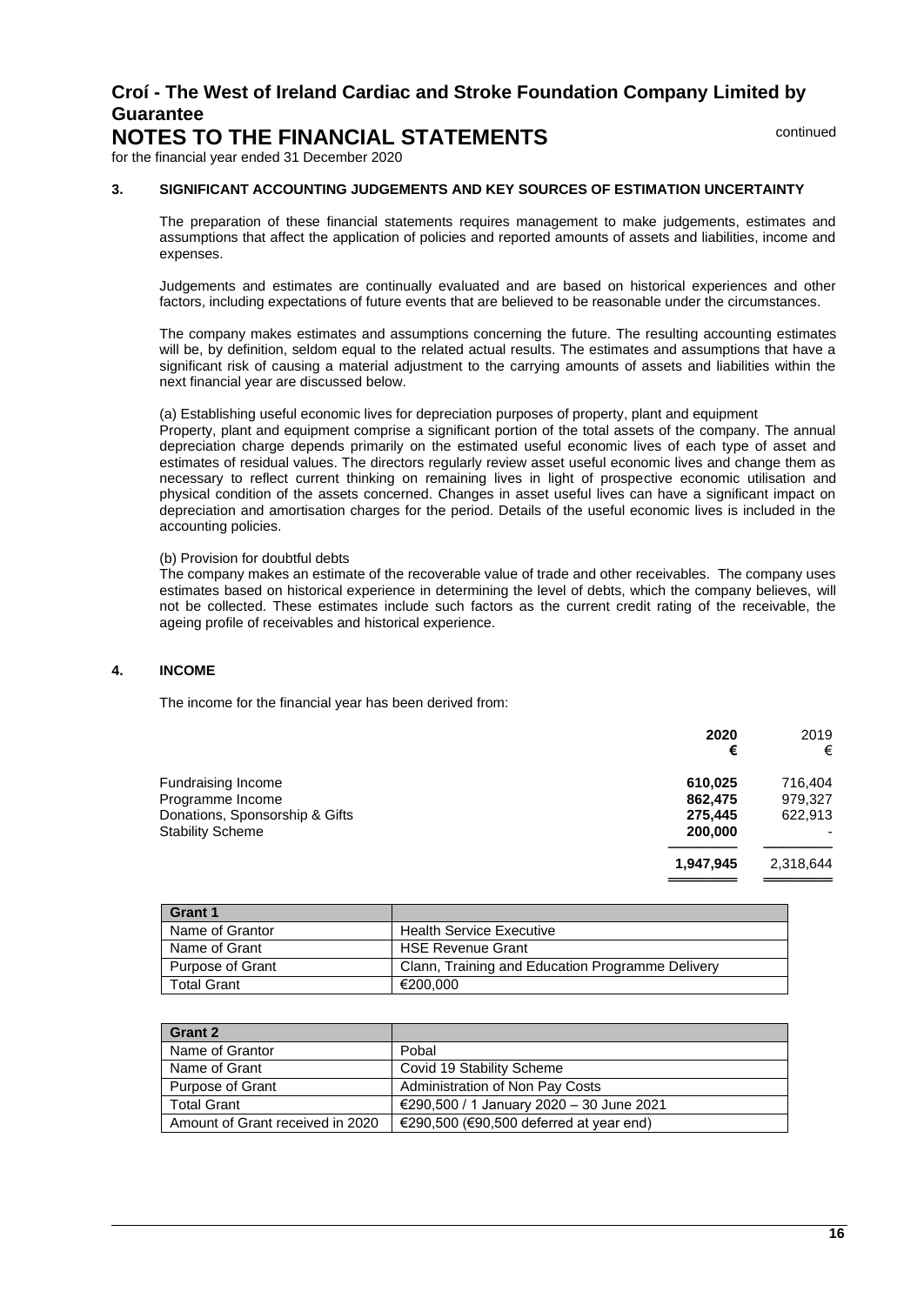for the financial year ended 31 December 2020

| 5. | <b>OPERATING PROFIT</b>                                | 2020   | 2019     |
|----|--------------------------------------------------------|--------|----------|
|    |                                                        |        | €        |
|    | Operating profit is stated after charging/(crediting): |        |          |
|    | Depreciation of property, plant and equipment          | 72.181 | 72.181   |
|    | Profit on disposal of property, plant and equipment    |        | (12,000) |
|    |                                                        |        |          |

## **6. EMPLOYEES**

The average monthly number of employees, including directors, during the financial year was as follows:

|                                            | 2020<br><b>Number</b> | 2019<br>Number |
|--------------------------------------------|-----------------------|----------------|
| Development Programmes                     | 12                    | 13             |
| Management, Fundraising and Administration | 8                     | 9              |
|                                            | 20                    | 22.            |
|                                            |                       |                |

Key management remuneration amounted to €312,172 (2019: €311,007).

## **7. PROPERTY, PLANT AND EQUIPMENT**

|                                                                           | Land and<br>buildings<br>freehold | Fixtures,<br>fittings and<br>equipment | Total             |
|---------------------------------------------------------------------------|-----------------------------------|----------------------------------------|-------------------|
|                                                                           | €                                 | €                                      | €                 |
| Cost<br>At 1 January 2020                                                 | 3,610,297                         | 191,673                                | 3,801,970         |
| At 31 December 2020                                                       | 3,610,297                         | 191,673                                | 3,801,970         |
| <b>Depreciation</b><br>At 1 January 2020<br>Charge for the financial year | 571,104<br>72,181                 | 191,673                                | 762,777<br>72,181 |
| At 31 December 2020                                                       | 643,285                           | 191,673                                | 834,958           |
| <b>Carrying amount</b><br>At 31 December 2020                             | 2,967,012                         |                                        | 2,967,012         |
| At 31 December 2019                                                       | 3,039,193                         | -                                      | 3,039,193         |
|                                                                           |                                   |                                        |                   |

In the opinion of the directors, the land and buildings of the company are worth at least the amount at which they are stated at in the Statement of Financial Position.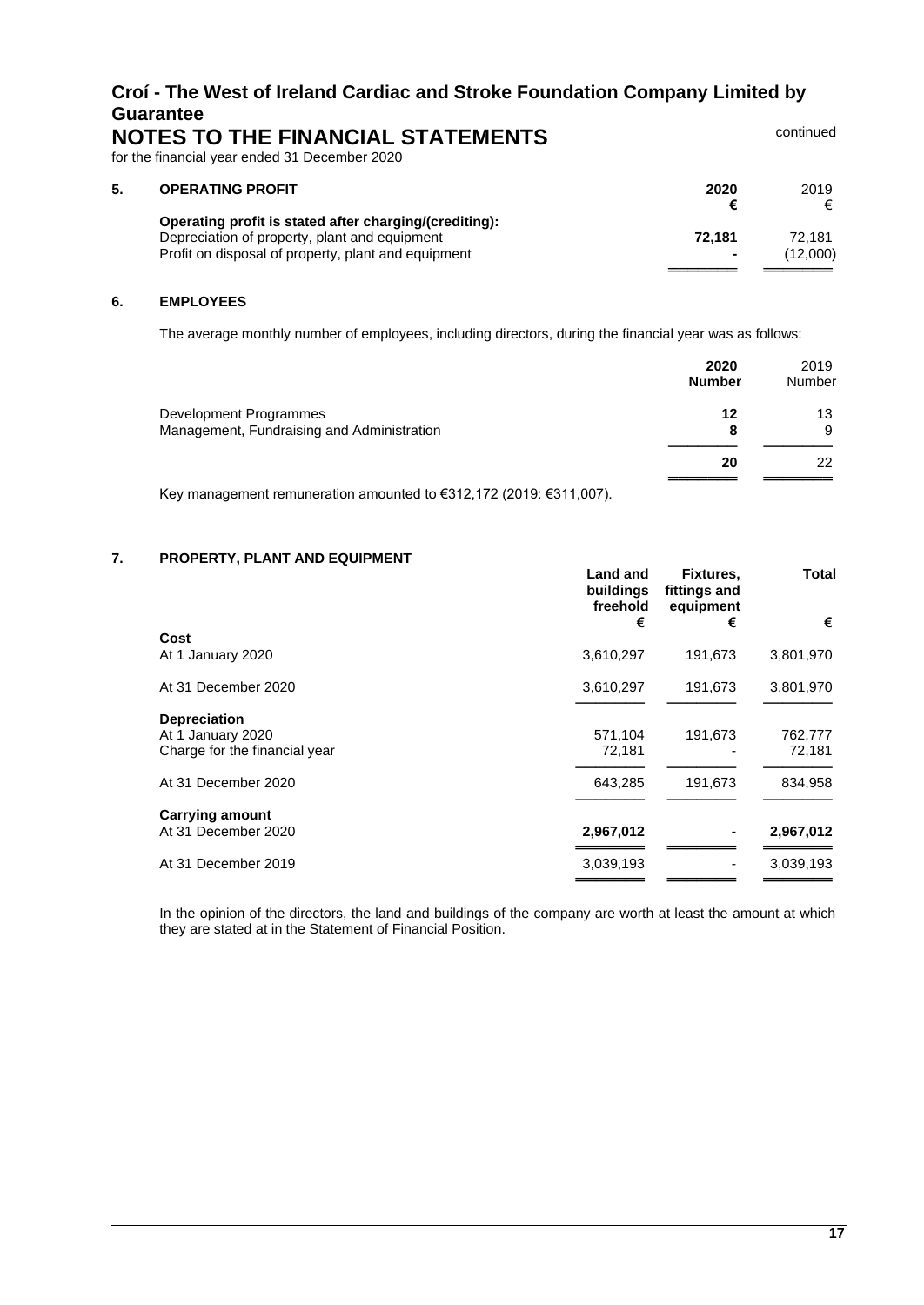for the financial year ended 31 December 2020

## **8. FINANCIAL FIXED ASSETS**

|                          | unlisted<br>investments                                                                                                                                                                             |                              |
|--------------------------|-----------------------------------------------------------------------------------------------------------------------------------------------------------------------------------------------------|------------------------------|
|                          | €                                                                                                                                                                                                   | €                            |
|                          |                                                                                                                                                                                                     |                              |
|                          |                                                                                                                                                                                                     | 640,000                      |
|                          |                                                                                                                                                                                                     | (400,000)                    |
|                          | 240,000                                                                                                                                                                                             | 240,000                      |
|                          |                                                                                                                                                                                                     |                              |
|                          | 240,000                                                                                                                                                                                             | 240,000                      |
|                          | 640,000                                                                                                                                                                                             | 640,000                      |
|                          |                                                                                                                                                                                                     |                              |
|                          |                                                                                                                                                                                                     | 2019                         |
|                          | €                                                                                                                                                                                                   | €                            |
| <b>Other Receivables</b> | 6,231                                                                                                                                                                                               | 38,529                       |
| Prepayments              | 23,185                                                                                                                                                                                              | 28,706                       |
|                          | 180,033                                                                                                                                                                                             | 277,665                      |
|                          | 209,449                                                                                                                                                                                             | 344,900                      |
|                          | <b>Investments</b><br>Cost<br>At 1 January 2020<br>Disposals<br>At 31 December 2020<br><b>Carrying amount</b><br>At 31 December 2020<br>At 31 December 2019<br><b>RECEIVABLES</b><br>Accrued income | 640,000<br>(400,000)<br>2020 |

Receivables are deemed recoverable within one year.

| 10. | <b>CURRENT ASSET INVESTMENTS</b> | 2020    | 2019<br>€ |
|-----|----------------------------------|---------|-----------|
|     | Cash equivalents                 | 901.503 | 772,500   |

Cash equivalents relate to funds held in short term deposit accounts. These funds shall be utilised in a range of programmes designed to address the prevention and detection of heart disease and stroke. These initiatives shall include research, education, patient and family support, rehabilitation and the development of other services and facilities.

| 11. | <b>PAYABLES</b><br>Amounts falling due within one year | 2020<br>€ | 2019<br>€ |
|-----|--------------------------------------------------------|-----------|-----------|
|     | Trade payables                                         | 20,736    | 26.221    |
|     | Amounts owed to connected parties (Note 14)            | 37,605    |           |
|     | Taxation and social welfare                            | 33.405    | 32,348    |
|     | Accruals                                               | 243,233   | 227,621   |
|     | Deferred Income                                        | 626,282   | 579,450   |
|     |                                                        | 961,261   | 865,640   |
|     |                                                        |           |           |

## **12. STATUS**

Croí - The West of Ireland Cardiac and Stroke Foundation CLG is a company limited by guarantee and not having a share capital.

## **13. PENSION COSTS - DEFINED CONTRIBUTION**

Pension costs amounted to €58,620 (2019 - €57,356).